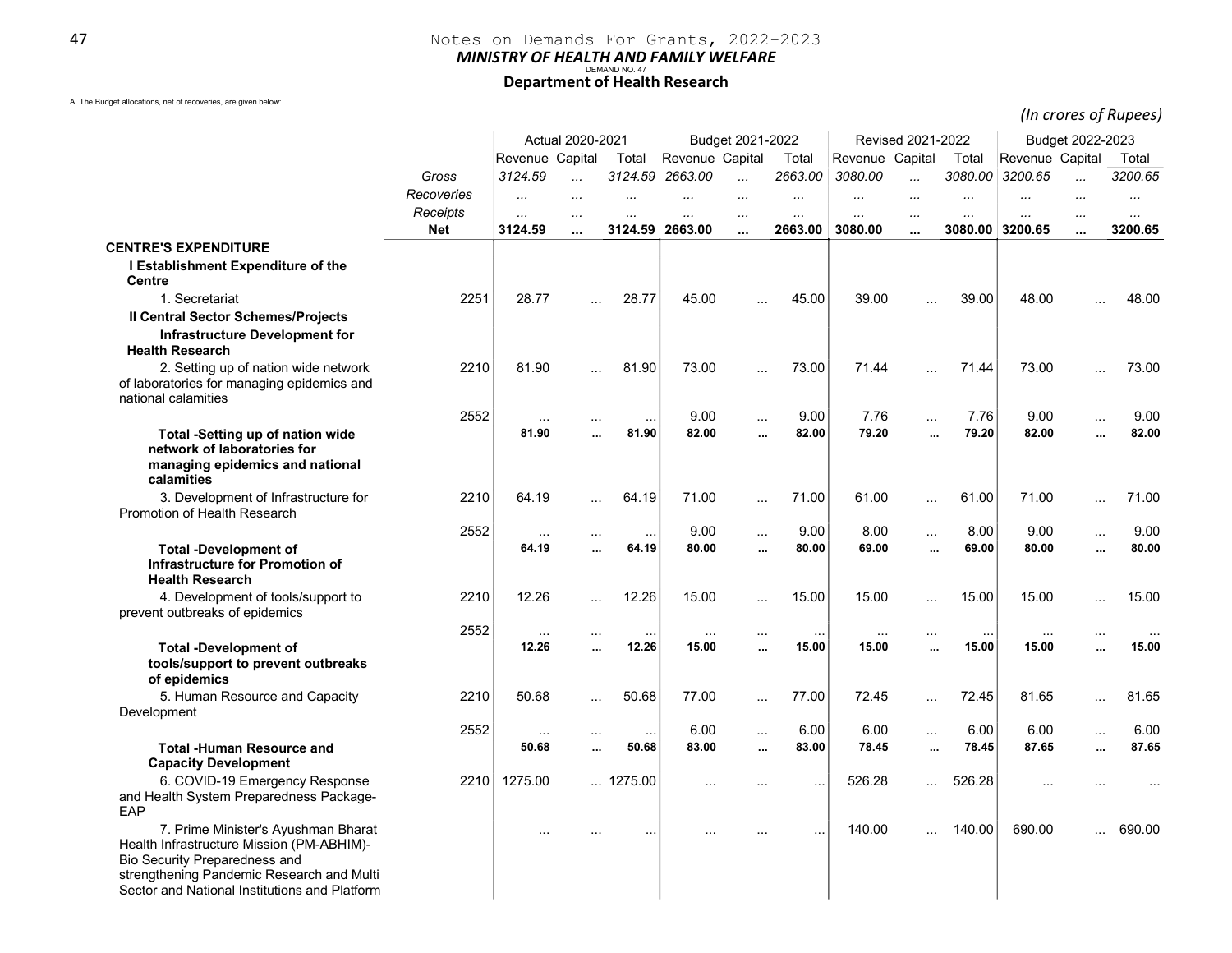| for One Health                       |          |                               |                   |         |                              |                  |         |           |                 |         |                      |                  |
|--------------------------------------|----------|-------------------------------|-------------------|---------|------------------------------|------------------|---------|-----------|-----------------|---------|----------------------|------------------|
| <b>Total -Central Sector</b>         | 1484.03  |                               | $$ 1484.03        | 260.00  | $\cdots$                     | 260.00           | 907.93  | $\cdots$  | 907.93          | 954.65  | $\ddot{\phantom{a}}$ | 954.65           |
| <b>Schemes/Projects</b>              |          |                               |                   |         |                              |                  |         |           |                 |         |                      |                  |
| III Other Central Sector Expenditure |          |                               |                   |         |                              |                  |         |           |                 |         |                      |                  |
| <b>b Autonomous Bodies</b>           |          |                               |                   |         |                              |                  |         |           |                 |         |                      |                  |
| 8. Indian Council of Medical         | 1611.79  |                               | … 1611.79 l       | 2278.00 |                              | $\ldots$ 2278.00 | 2065.57 | $\ddotsc$ | 2065.57         | 2118.00 |                      | $\ldots$ 2118.00 |
| Research, New Delhi                  |          |                               |                   |         |                              |                  |         |           |                 |         |                      |                  |
| 2552                                 | $\cdots$ | $\cdots$                      | $\cdots$          | 80.00   | $\cdots$                     | 80.00            | 67.50   | $\cdots$  | 67.50           | 80.00   | $\cdots$             | 80.00            |
|                                      | 1611.79  | $\mathbf{1}$ and $\mathbf{1}$ | 1611.79           | 2358.00 | $\cdots$                     | 2358.00          | 2133.07 |           | $\dots$ 2133.07 | 2198.00 | $\cdots$             | 2198.00          |
| <b>Grand Total -</b>                 | 3124.59  |                               | 3124.59           | 2663.00 | $\cdots$                     | 2663.00          | 3080.00 |           | 3080.00         | 3200.65 |                      | 3200.65          |
| <b>B. Developmental Heads</b>        |          |                               |                   |         |                              |                  |         |           |                 |         |                      |                  |
| <b>Social Services</b>               |          |                               |                   |         |                              |                  |         |           |                 |         |                      |                  |
| 1. Medical and Public Health         | 3095.82  | $\mathbf{1}$                  | 3095.82           | 2514.00 | $\mathcal{L}_{\text{max}}$ . | 2514.00          | 2951.74 |           | $$ 2951.74      | 3048.65 | $\ddotsc$            | 3048.65          |
| 2. Secretariat-Social Services       | 28.77    | $\cdots$                      | 28.77             | 45.00   | $\cdots$                     | 45.00            | 39.00   | $\cdots$  | 39.00           | 48.00   | $\cdots$             | 48.00            |
| <b>Total -Social Services</b>        | 3124.59  |                               | 3124.59           | 2559.00 | $\cdots$                     | 2559.00          | 2990.74 | $\cdots$  | 2990.74         | 3096.65 |                      | 3096.65          |
| <b>Others</b>                        |          |                               |                   |         |                              |                  |         |           |                 |         |                      |                  |
| 3. North Eastern Areas               | $\cdots$ | $\cdots$                      | $\cdots$          | 104.00  | $\cdots$                     | 104.00           | 89.26   | $\cdots$  | 89.26           | 104.00  | $\cdots$             | 104.00           |
| <b>Total -Others</b>                 | $\cdots$ |                               | $\sim$ 0.00 $\pm$ | 104.00  | $\cdots$                     | 104.00           | 89.26   | $\cdots$  | 89.26           | 104.00  |                      | 104.00           |
| Total -                              | 3124.59  | $\mathbf{r}$ and $\mathbf{r}$ | 3124.59           | 2663.00 | $\cdots$                     | 2663.00          | 3080.00 | $\cdots$  | 3080.00         | 3200.65 |                      | 3200.65          |